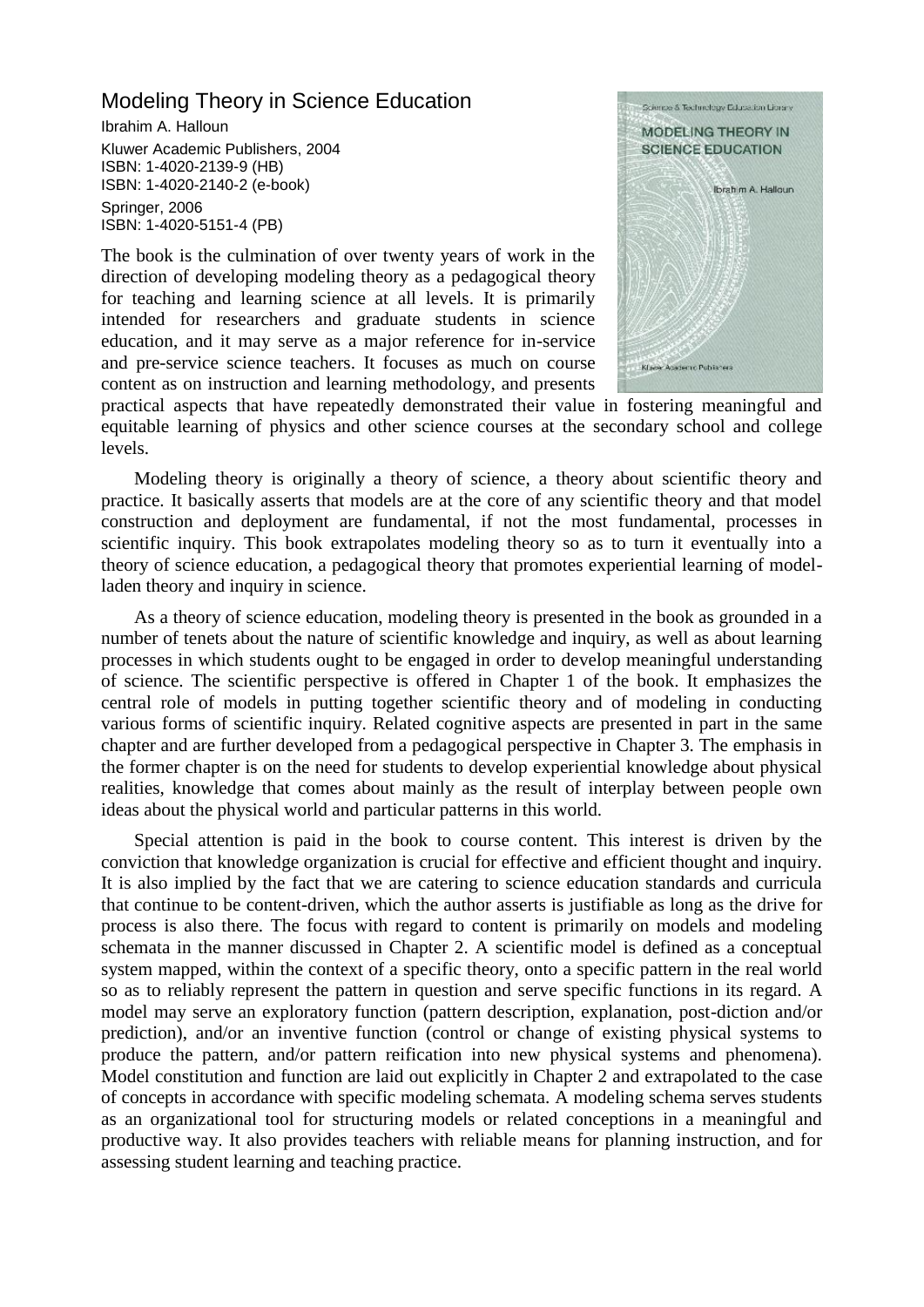A person's ideas about the physical world are spread across what the author calls a paradigmatic profile. Such a profile consists of a mix of paradigms one of which is dominated by naïve realism. As discussed in Chapter 3, modeling theory in science education is set to help students through a paradigmatic evolution with reasonable expectations. Individual students are anticipated not to achieve a radical paradigm shift in the direction of scientific realism. Instead, they are moved to curtail naïve realism in their paradigmatic profiles and build up scientific realism to realistic levels. Meaningful paradigmatic evolution takes off from a threshold that is attainable by any student willing to invest the necessary effort. The threshold is defined in a given science course by the set of basic models in the scientific theory that is the object of the course. A basic model is a model that provides an affordable and efficient framework for students to develop fundamental tenets and conceptions (concepts, laws, and various theoretical statements) of the respective theory, as well as essential tools and skills of scientific inquiry.

A particular modeling program presented in Chapter 4 is designed to help students achieve the target paradigmatic evolution. The program concentrates on what the author sees as the common denominator among all scientific disciplines: model-laden theory and inquiry. Implicit in the program is the recognition that students at the college and pre-college levels cannot be brought to develop scientific theory and inquiry in uncompromising rigor. The compromise is however significantly reduced through didactic transposition of the content of scientific theory, a transposition that revolves around the set of basic models in the theory. Appropriate activities are designed for students to develop these and other models from different rational and empirical perspectives, and this along with fundamental tools and skills that are necessary for various forms of scientific inquiry. Activities are associated with particular norms and guidelines for a variety of assessment and evaluation processes that allow students to reflect on their own ideas and regulate them in an insightful manner.

The program is implemented in structured learning cycles described in Chapter 5. A learning cycle is presented as a five-phase modeling cycle. The five phases are exploration, model adduction, model formulation, model deployment, and paradigmatic synthesis. Each cycle is devoted to the development of a specific model along with particular modeling processes that can best be developed in the context of the model in question. A cycle takes off with subsidiary models, i.e., counterpart models that have limited viability by comparison to the target model, and that students develop, intuitively sometimes, by correspondence to familiar situations. A cycle proceeds through student-centered investigative activities that allow groups of students to progressively refine their subsidiary models until they take the form of the target model. The entire process is teacher-mediated so as to bring to the surface various student ideas, especially those that are at odds with science, and to help students mutually ascertain their ideas and regulate them in light of empirical evidence and in conformity with scientific theory and practice.

Discussion in the book is often illustrated with examples from Newtonian mechanics, examples that are within the scope of virtually any science teacher and chosen so as to keep an affordable storyline across various chapters. According to the author, modeling instruction as presented in this book has been systematically corroborated, mostly within the context of secondary school and university physics courses, and primarily in U.S.A. and Lebanon. It is now being deployed into other scientific fields and educational levels. Early results are consistent with what has been achieved in the context of physics. They show that the theory in question actually fosters the paradigmatic evolution called for, and that it brings about an equitable learning experience that narrows significantly the traditional gap between students at opposite ends of the competence spectrum, i.e., those students that enter a science course with high competence and those that do so with low competence.